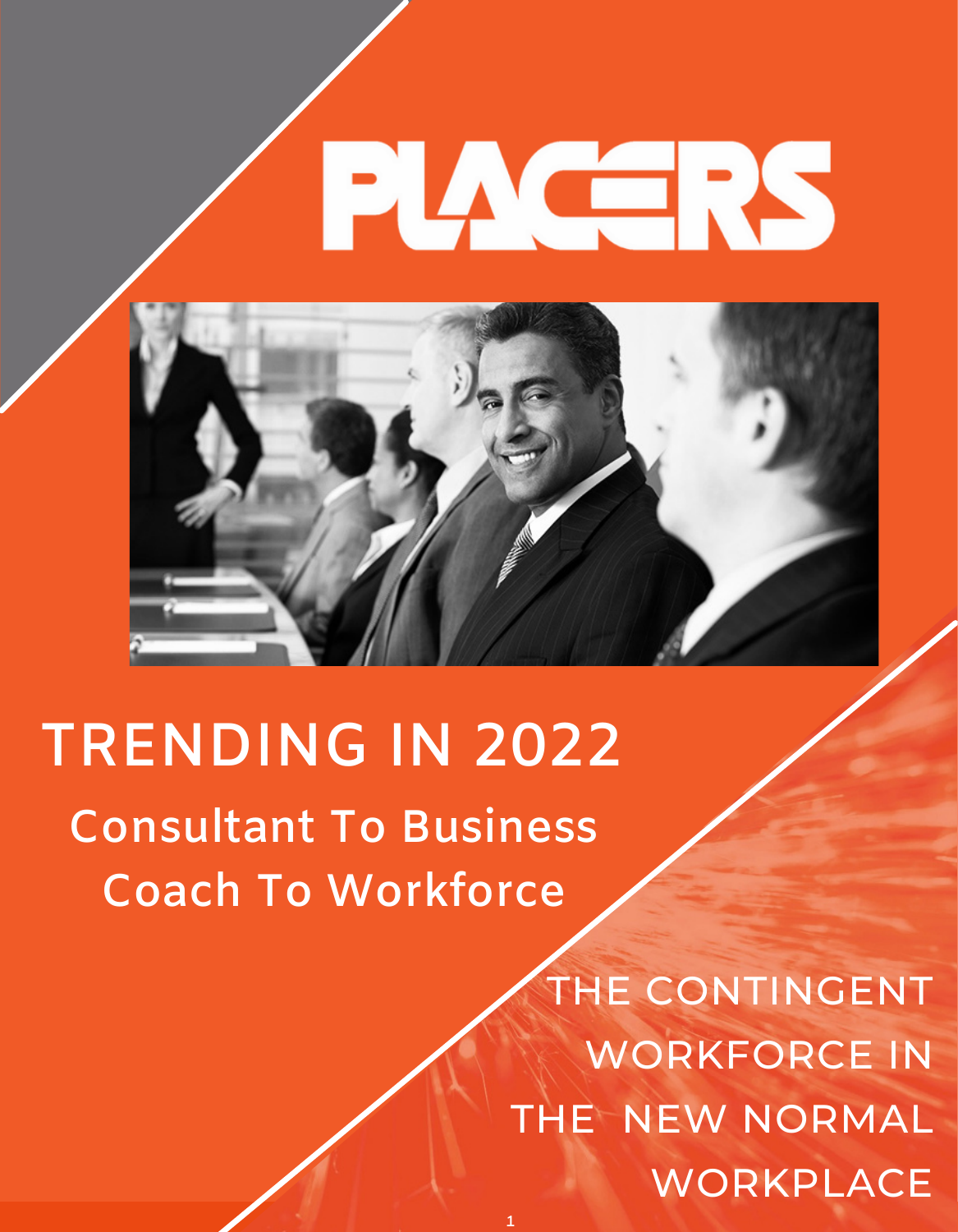#### TABLE OF CONTENTS

| A New Normal Workforce And Resilient Now-Pandemic Employers                   | $\mathsf{3}$    |
|-------------------------------------------------------------------------------|-----------------|
| The Contingent Workers' Solution-Based Role In Today's Pandemic Environment   | $5\overline{)}$ |
| Understanding The Contingent-Worker Model And The Benefits Of Flexibility     | $\overline{7}$  |
| Total Talent Solutions: Key To Now And Future Contingent-Workforce Strategies | 8 <sup>°</sup>  |
| Fatigued Employees And The Contingent-Workforce Safety Net                    | 10              |
| Today's Pandemic Workforce Realities                                          | 12              |
| The Tectonic Shift In Workforce Hiring Practices                              | 13              |
| Today's Contingent Workers Are Essential                                      | 14              |
| <b>About Placers</b>                                                          | 15              |
| <b>Sources</b>                                                                | 16              |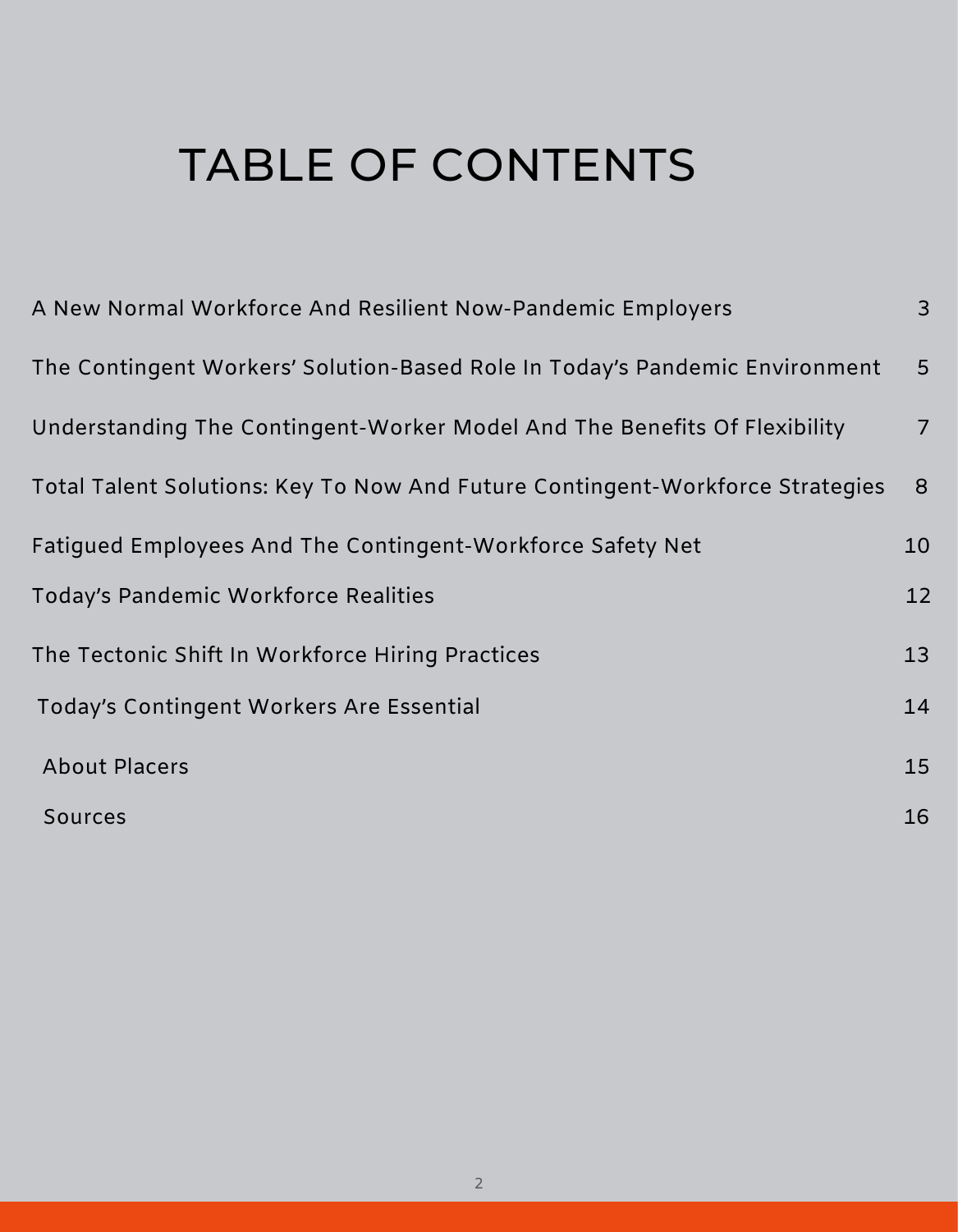# **A New Normal Workforce And Resilient Now-Pandemic Employers**

**There has never been a job market like the current one – EVER!** The Great Resignation and The Big Quit are two, new titles now widely used to describe the dynamic, job-market climate.

With a workforce that didn't panic when government-issued benefits ended, quit rates that continue to soar and reach their highest numbers in two decades, and supply chain gridlock that perpetuates costly backlogs across countless industries, employers realize they must be creative in hiring practices in the "new normal." Business leaders understand that the pandemic reset major work trends, causing employee staffing, management, and experience strategies to be reimagined.

Enter Placers. We pivoted – to reach new markets, nurture existing relationships, and reengage with communities. Through innovative problem-solving, structured planning processes, relevant services, and engaging partnerships, Placers' resiliency prevails and we continue to be an ever-improving, holistic, industry leader. In this dynamic, workplace environment, and forward, we aspire to build trust with clients and prospects by positioning ourselves authentically – just as we have done for the past 50 years.

*"There is a fundamental shift in the workforce. People are finding other, new opportunities that fit better with their lifestyles."*

#### **Linkedin Chief Economist Karin Kimbrough**

At our start in 1972, our then-CEO realized the embedded philosophy of "doing things because that's how they've always been done" was an outdated business model. He implemented robust changes to staffing industry practices that were profound and transparent. He advocated human communications that closed gaps and created relatable programs that gained measurable results.

In the present, Placers understands the impact of the pandemic across sectors, and how it relates to the staffing industry. It's a grave situation. With that mindset, we've pushed forward and conceived that without gravity there is no lift. We gained knowledge we didn't know we needed. From there, our path forward became clear. It's rooted in the idea that: Employers need to meet employees where they are now.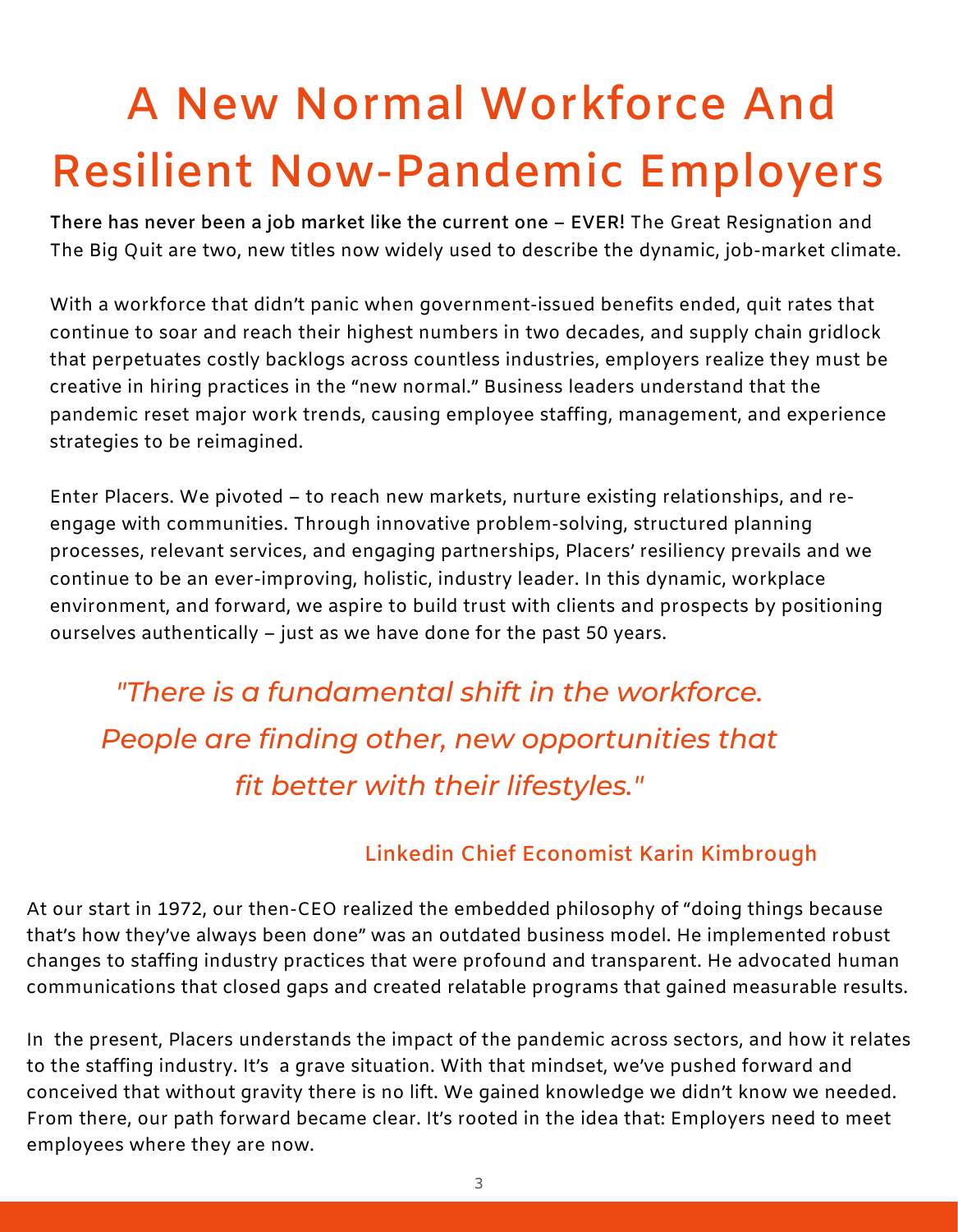Our passionate staffing experts, high-powered hiring tools, highly skilled marketing professionals, and a credentialed and certified network of candidates united during the past two-plus years to create a solid understanding of goals that safely align with the current job market's tone. We assessed the degree of workforce trends and took immediate action to change and successfully advance with those trends. It's in our DNA.

We proved (and continue to prove) that our ability to go to market swiftly with a backable declaration to be uniquely extraordinary, lend support, and change lives is concreted in our founding principles of providing superior customer service to both clients and candidates. We are the consultant to business and coach to the workforce.

Living and working with Coronavirus affects all workplace sectors, from warehouses, to offices, to processing facilities, and has caused an unprecedented deficit in the workforce. Businesses are fatigued and must carry on successfully, but how? We have your answers.



In the ongoing effort to staff up to prepandemic levels, employers are offering valued-added benefits to prospective job candidates never before seen. Higher wages, healthcare benefits, paid tuition, free access to mindfulness/ meditation training, child care and elder care benefits, unlimited paid time off, moving expenses, more paid holidays, safer working conditions, and signing

bonuses are now commonplace – even for roles that traditionally didn't reap these perks. **But hands down, bar none, the number one benefit that now attracts job candidates is autonomy in work schedules, a.k.a. flexibility. The trend of flexibility is permanent.**

"There is a fundamental shift in the workforce," said Linkedin Chief Economist Karin Kimbrough during a recent CBS interview. "People are finding other, new opportunities that fit better with their lifestyle."



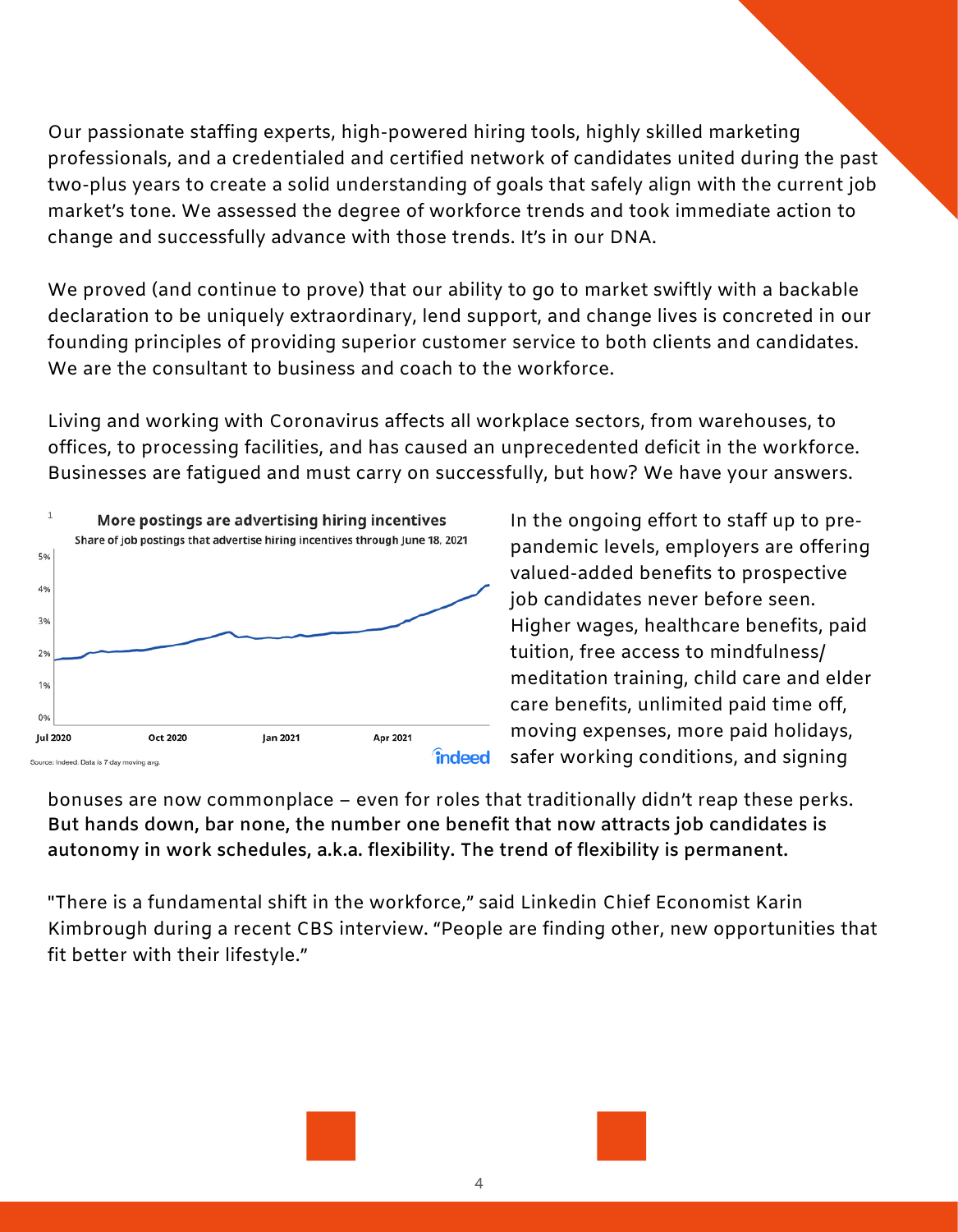## **The Contingent Workers' Solution-Based Role In Today's Pandemic Environment**

As a staffing industry leader during the last two-plus years, with explosive growth projected in the pandemic's aftermath, we've adjusted strategies and positioned ourselves for unthinkable realities. We call them opportunities. Align with Placers and adopt innovative, newly curated, flexible hiring strategies that follow all protocols and allow you to see where your spending is trending.

In the present, businesses are struggling to maintain a reliable workforce. That may soon change. According to Axios News, in January 2022, about 40% of adults said their financial cushions are eroding as they get further away from pandemic-era government support. That number is up from 32% in the previous month and 28% from the month before that. If correct, more workers will be returning to workspaces.

Now is the time for smart management of labor costs – amid competition for workers and growing inflation – with the race for qualified talent being the bigger piece. The unemployment rate is expected to reach its pre-pandemic low of 3.5% sometime later this year, reports US News.

By incorporating a contingent-worker program into a talent-acquisition strategy, businesses ensure they're positioned to respond to the dips and swings of the roller coaster they've been riding for the last 24-plus months. It's a shift from reactive to proactive – and it not only works – it works well.

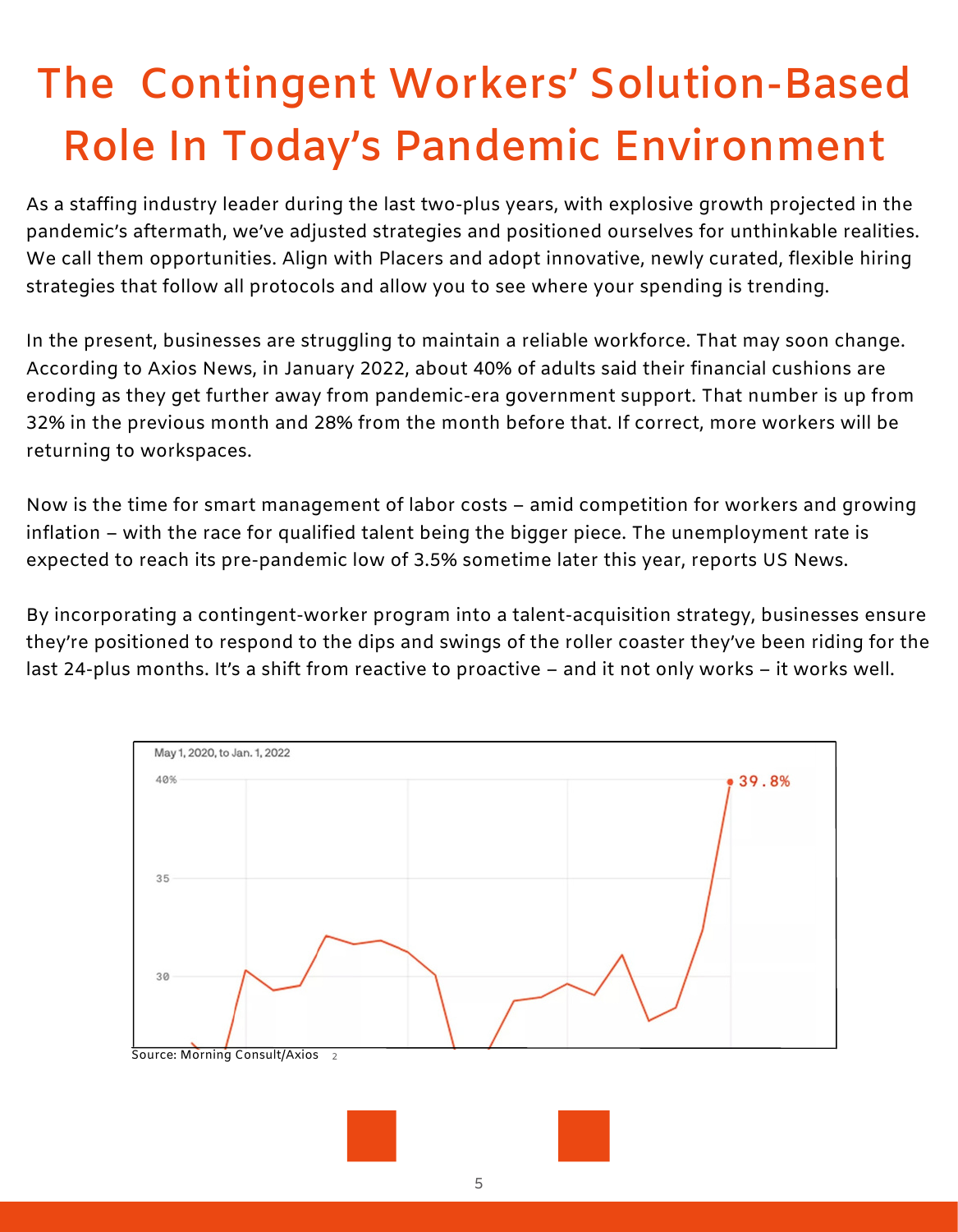Previously, the narrative surrounding contingent workers included titles such as temporary workers, on-call workers, freelancers, outsourced workers, independent contractors, and/or gig workers. Not anymore. The reimagined, contingent workforce has become a major player in today's pandemic workforce. In fact, technology-based research firm, Gartner, recently revealed that 32% of organizations are replacing full-time employees with contingent workers as a cost-savings measure.

Contingent workers offer employers greater flexibility management. There's that word again: flexibility! It works both ways. Responsive organizations are thinking outcomes and strategies to get there. Contingent workers provide varied, adaptive, and flexible roles.

It's critical for businesses to realize the large-scale shifts that have changed how business gets done. Leaders who respond effectively to these trends ensure their organization not only stands out from others, it rises above.

If there's one thing we've learned, next month's job market will be completely different from the last. Partner with us. Placers and next-level businesses are continuously on high alert for shifts in the economy, whatever they may be.

To *rises above.* tal Talent Solutions is your answer. See page 8 to learn more about it.

*Responsive organizations are thinking outcomes and strategies. Contingent workers provide varied, adaptive, and flexible roles. Leaders who respond effectively to these trends ensure their organization not only stands out from others, it*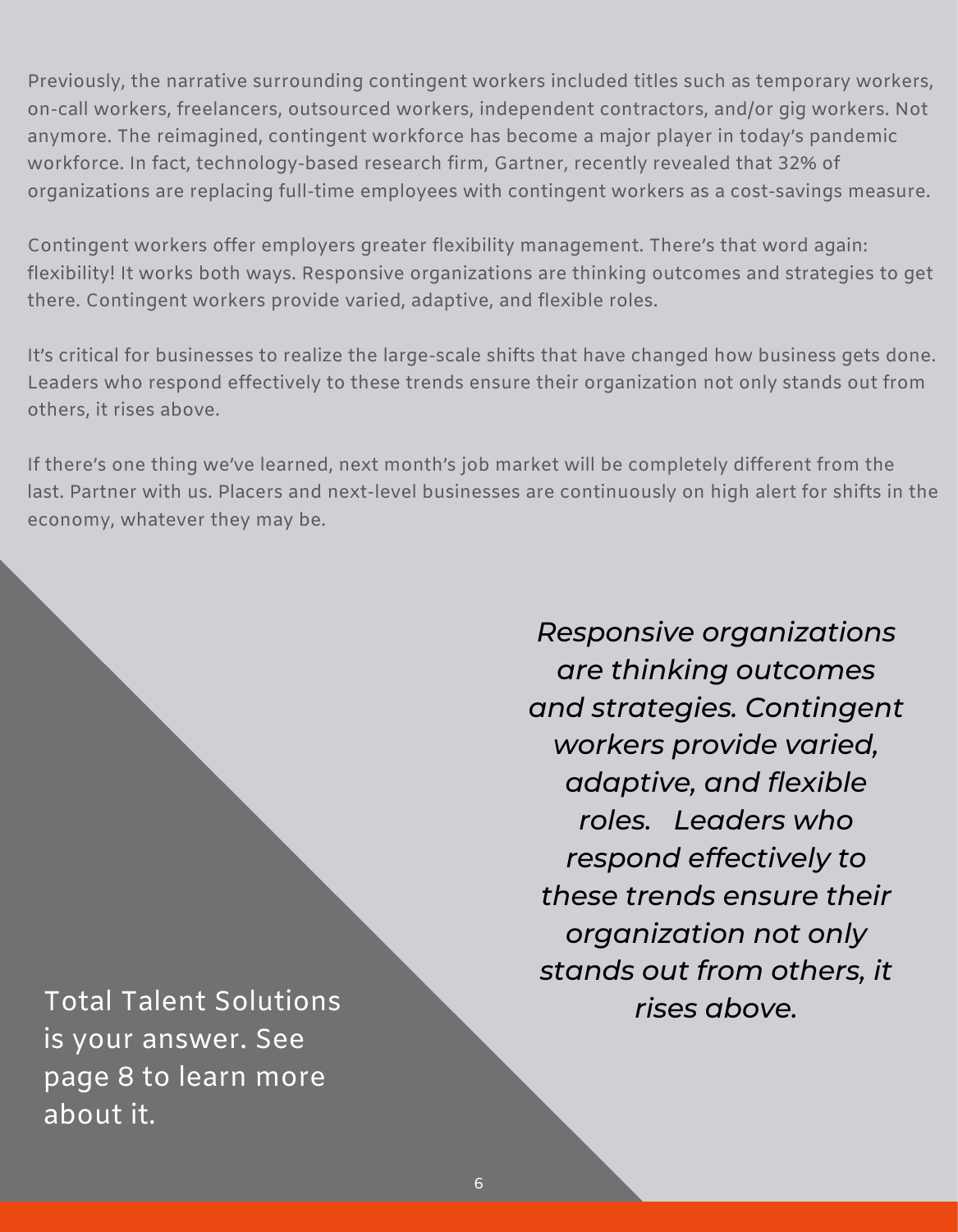# **Understanding The Contingent-Worker Model And The Benefits Of Flexibility**

Workers who are ready to return to the job place want flexibility. Prospective employers in need of qualified talent also require flexibility during the worldwide public health crisis and forward.

With both sides demonstrating the need for flexibility, the benefits of this workplace program create the winning solution businesses need.

#### **The Benefits of Contingent Workers:**

- $\circ$  allow businesses to ramp their workforces up and down, accordingly this translates into cost savings and keeps businesses' doors open.
- $\circ$  provide companies a specific skill set and expertise key in ensuring workforce gaps are met and businesses meet peak demand.
- $\circ$  offer employers the opportunity to identify new consumer behavior patterns.
- o create new business models that target the cost of labor and focus on the benefits of flexibility.
- $\circ$  fill gaps fast.
- o reduce risk.
- adapt quickly to new, pandemic challenges.
- help workers expand their experiences.
- grow worker skills.

According to a report from human capital management software firm Ceridian, 62% of global executives believe that contingent workers will substantially replace full-time employees in five years.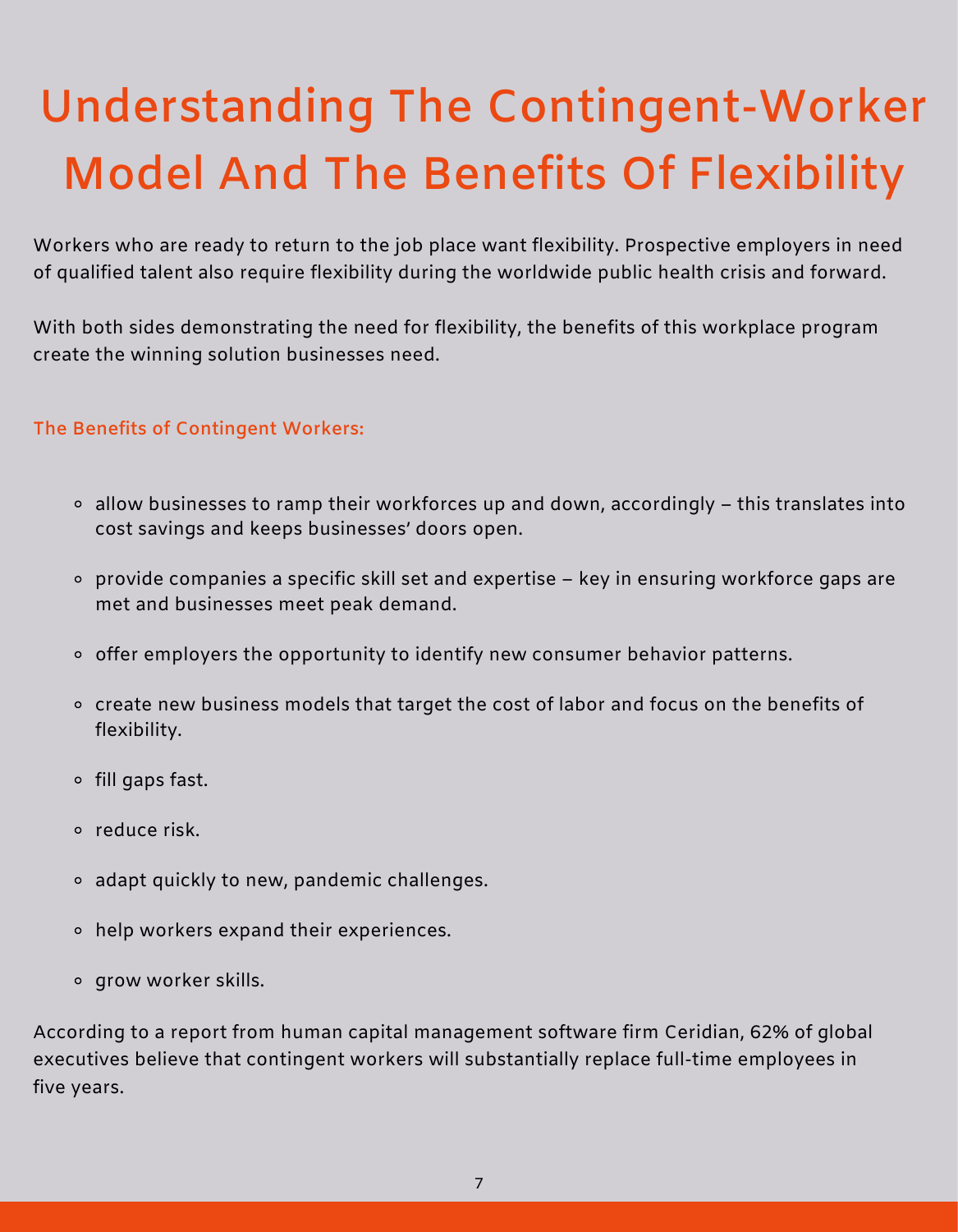## **Total Talent Solutions: Key To Now And Future Contingent-Workforce Strategies**

Pandemic-today businesses need workforce strategies that work for them and align with protocols – now, and into the future. A customized, contingent-workforce strategy is as integral to business success and continuation as a strategy to develop a new market or product. To reach your goals, your business needs a solid workforce model that specifically works for you. Placers' Total Talent Solutions curates hybridized staffing and recruiting services to meet and exceed your business needs, now and into the future.

Placers' Total Talent Solutions is our customized workforce plan that navigates businesses like yours through uncertainty and helps them achieve now-pandemic and post-pandemic goals.

Uncertainty creates an environment of possibilities and that's exciting. Our Total Talent Solutions business model is a construct that helps organizations hire contractors directly and manage them during this complex work environment. We know it's harder than ever to hire and keep employees and comply with ever-changing pandemic protocols. We manage your unique, workplace situation and embrace its intricacies and nature.

*"We know our customers value managing a challenging workplace situation and that's what this is. It's a comprehensive way of addressing the current job market."*

**Placers CEO Chris Burkhard**

Recently, Placers was able to partner with a small, Delaware-based business to help it fill multiple positions for a defined period. A synthesized, Total Talent Solutions program, specifically designed to meet the particular needs of this client, included: worksite evaluation, candidate search functions, interviewing, performance management, and reporting – all with low overhead for the client.

Our site evaluation revealed distinct logistics, and because Placers has 50 years of resources, our interviewing process included our immediate and expansive network of job seekers (which was far greater than the clients). Our mix of search engine capabilities, with its robust reach, enabled Placers to strategically target qualified contenders who answered performance management orders. Our scorecard was on point! These services were delivered as promised – a consultant to business.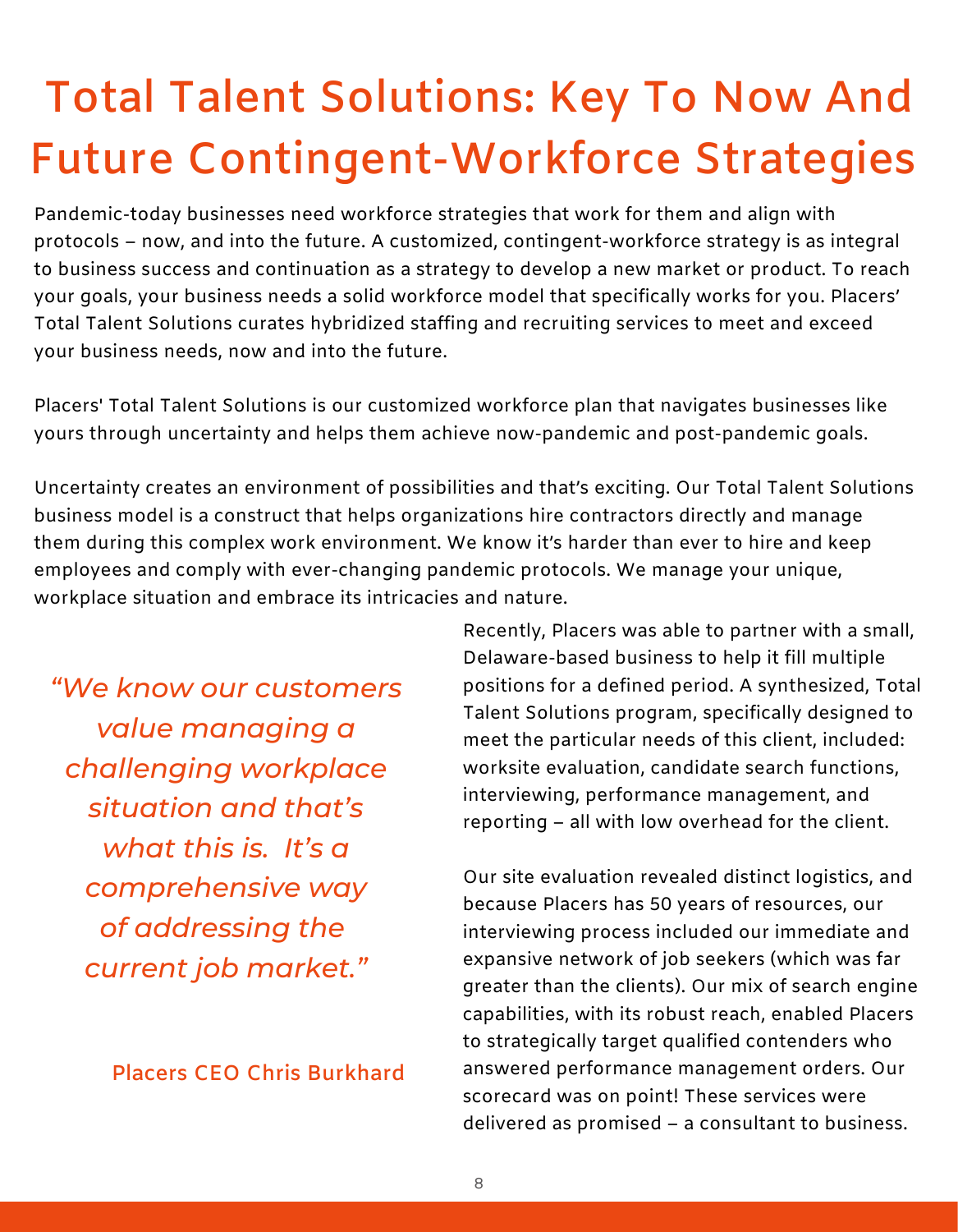Whether you need one employee or an entire team, we ensure you have the contingent talent you require. We'll source, screen, and connect you with your new team member(s). So much goes into making your contingent workforce run the way you need it to. Let us handle it for you. As agents of innovation, we're the right staffing company at the right time.

"We know our customers value managing a challenging workplace situation and that's what this is," said Placers CEO Chris Burkhard about our pandemic pivot. "It's a comprehensive way of addressing the current job market."

During the pandemic, Placers provided consultative services to a client that had serious pain points concerning hiring, retention, competition, and safety. We met with them on a consultative basis and actively listened to the susceptibility issues of this client's tough situation. First we prioritized and addressed each touchpoint. Next steps included market research across multiple Placers' teams.

"We had to identify how we could make this a more desirable opportunity for prospective candidates and how much control the client was willing to entrust to us," said Placers Director of Strategic Accounts Brian Seleyo. "You're not going to get effective results by treating business transactionally," he continued. "That's the Placers difference. We build relationships and get inside. It was just as important to us to fix this as it was to them."

We've been through a lot together during the worldwide, public-health crisis. We genuinely care about the success of our clients, candidates, and community. Our customized, solution-based program reflects our level of care through the individuality of each program. No two are exactly alike because no two businesses are exactly alike. We champion innovation and strive to leave our next-level imprint.

Total Talent Solutions incorporates hand-picked Placers' products and services, in a customized package, designed by our comprehensive team of experts, to reach your desired outcomes, with your targeted results. Together, we partner with you and form a plan and map that literally guides you to your goals.

The flexibility of each individual program is key and it works for all levels: from a shortterm administrative assignment, to an accomplished executive, or an entire high-powered workforce. Our expansive pool of contingent-job candidates, managed by Placers, locks in the flexibility you need on the schedule you set.

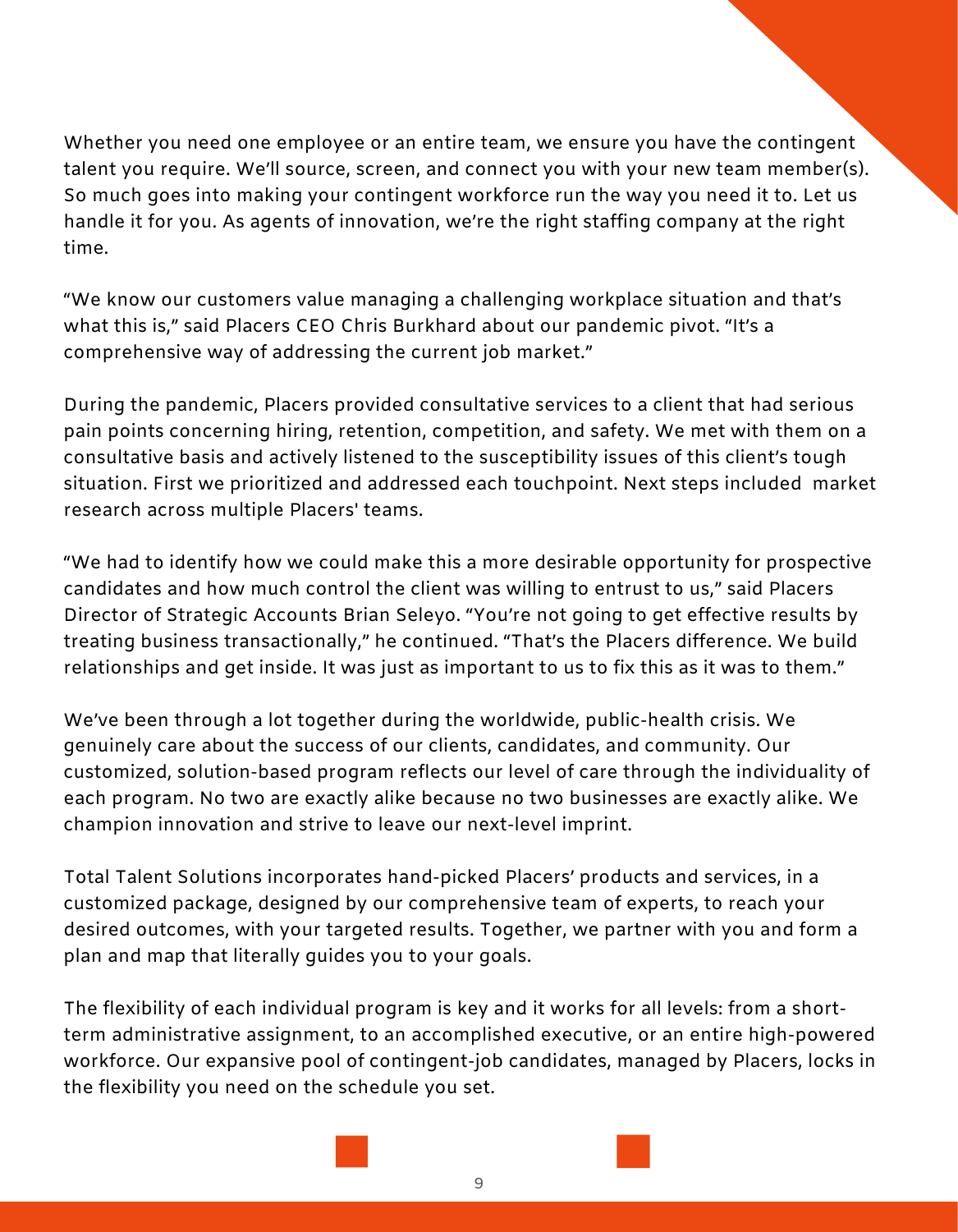## **Fatigued Employees And The Contingent-Workforce Safety Net** Pandemic Took Employee Burnout To New Levels

Seventy-six percent of people said working during the pandemic was (and continues to be) the "most stressful experience of their lives." Workplace Intelligence, a Boston-based consulting firm, released numbers that support the claim. It's been especially tough for working mothers, who are trying to fulfill their work obligations while pulling double duty as de facto teachers, cooks, and house cleaners. Multiple studies have shown that women are carrying more of the domestic burden than their male counterparts.

In addition to burnout, which has always been a prime mover for employee turnover, add anxiety and depression to the mix. The problem is getting worse. While 76% of

workers said they were burned out, a separate survey conducted by the Centers for Disease Control and Prevention, uncovered that about 40% percent of respondents said they had experienced at least one mental or behavioral health issue. Anxiety and depression were the most common problems. They are on the rise and lead to extended workplace absences and/or resignations.

"People feel like life is out of control," said Darcy Gruttadaro, director, Center for Workplace Mental Health at the American Psychiatric Association Foundation. "Employers are aware. They're calling us left and right [for advice]. These numbers are alarmingly high. This is going to be studied for years to come."

#### **Most Employees Experience Burnout at Work**



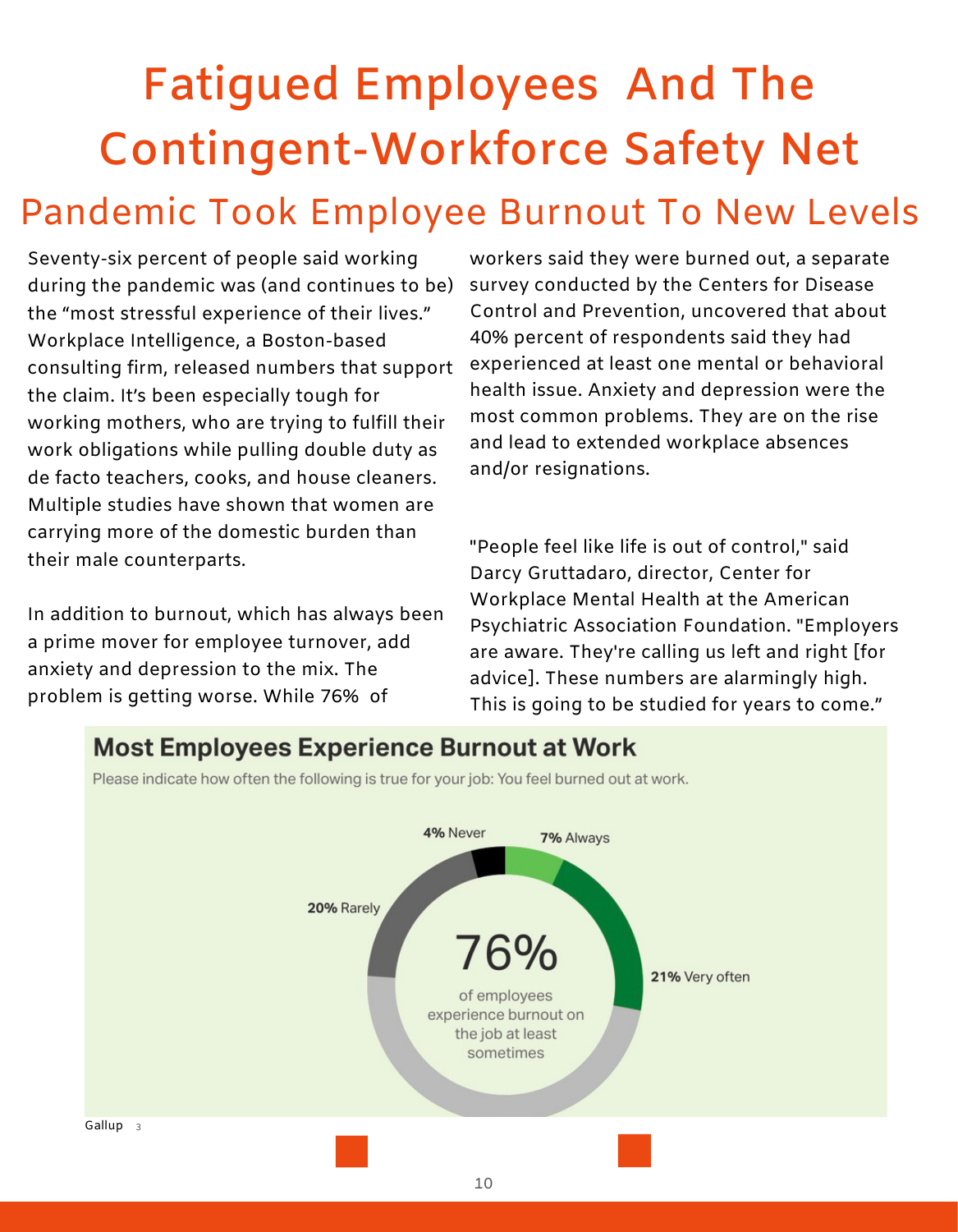U.S. companies are expected to pay more than \$680 million in turnover costs in the wake of the virus – a statistic that has exorbitant bottom-line impacts.

Contingent workers fill gaps when full-time, stressed-out employees need breaks, and in the event employees decide not to return, contingent workers can convert to a full-time replacement. The nature of employment is in flux. A new face in the workforce is entering the mainstream – the contingent worker – and they're essential for the success and continuation of your business.

It's not too late to start thinking differently – to take a fresh look at your business and its evolving needs. Consider the strategic advantages of employing contingent workers in the future (if you aren't already).

Placers has successfully navigated companies through pandemic and it's proven to be their safeguard. Call us now to review the forces that have significantly impacted your business and the need for contingent workers. Learn how your business will benefit from integrating contingent labor into your workforce strategy.



Spring Health 4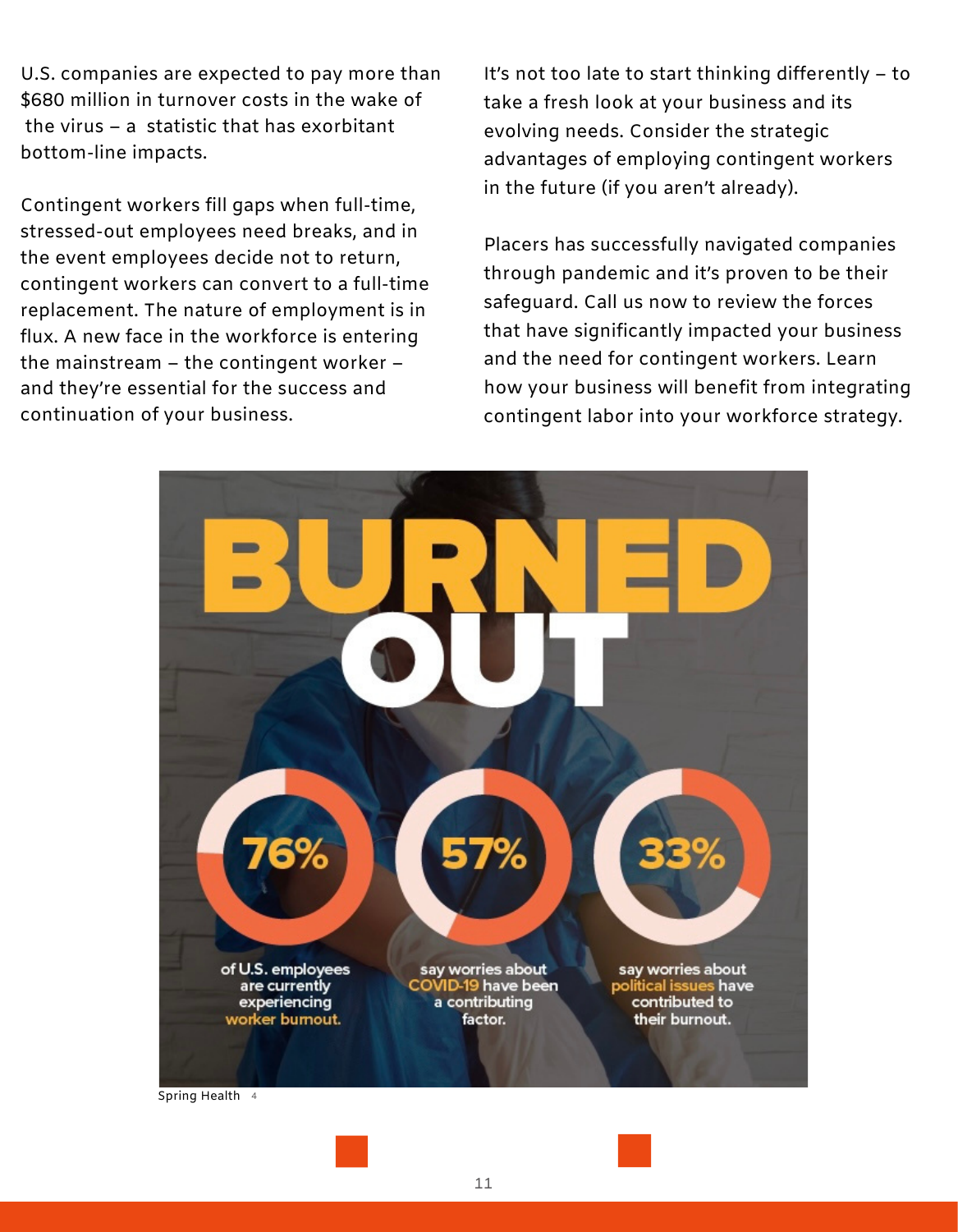#### **Today's Pandemic Workforce Realities**

The concept of hiring isn't as simple as it used to be. Before 2020, the general perception of employment was something like this: There are workers, and there are businesses that need work to be done. In this moment, that narrative is outdated.

The world is more complex than ever, change is the new normal, and unthinkable curveballs are constantly being catapulted at businesses from all directions. Leaders are scrambling to innovate outdated business models that no longer serve. Don't panic. We stand with you as a coach and partner. You're not in this alone.

Pandemic added a convoluted layer to normal, everyday operations, and throttled companies into a never-before construct, forcing them to instantly answer:

- **How will my business survive? Is this the end?**
- **How will this affect my employees and their families?**
- **Will our government help us? If so, how?**
- **How do we implement protocols and safety mandates relative to my business?**
- **How long will this last? How do we move forward?**
- **What about labor costs, including workers comp, benefits, and taxes?**

Placers is your "go to" to navigate the "how." The answer clearly lies in contingent work.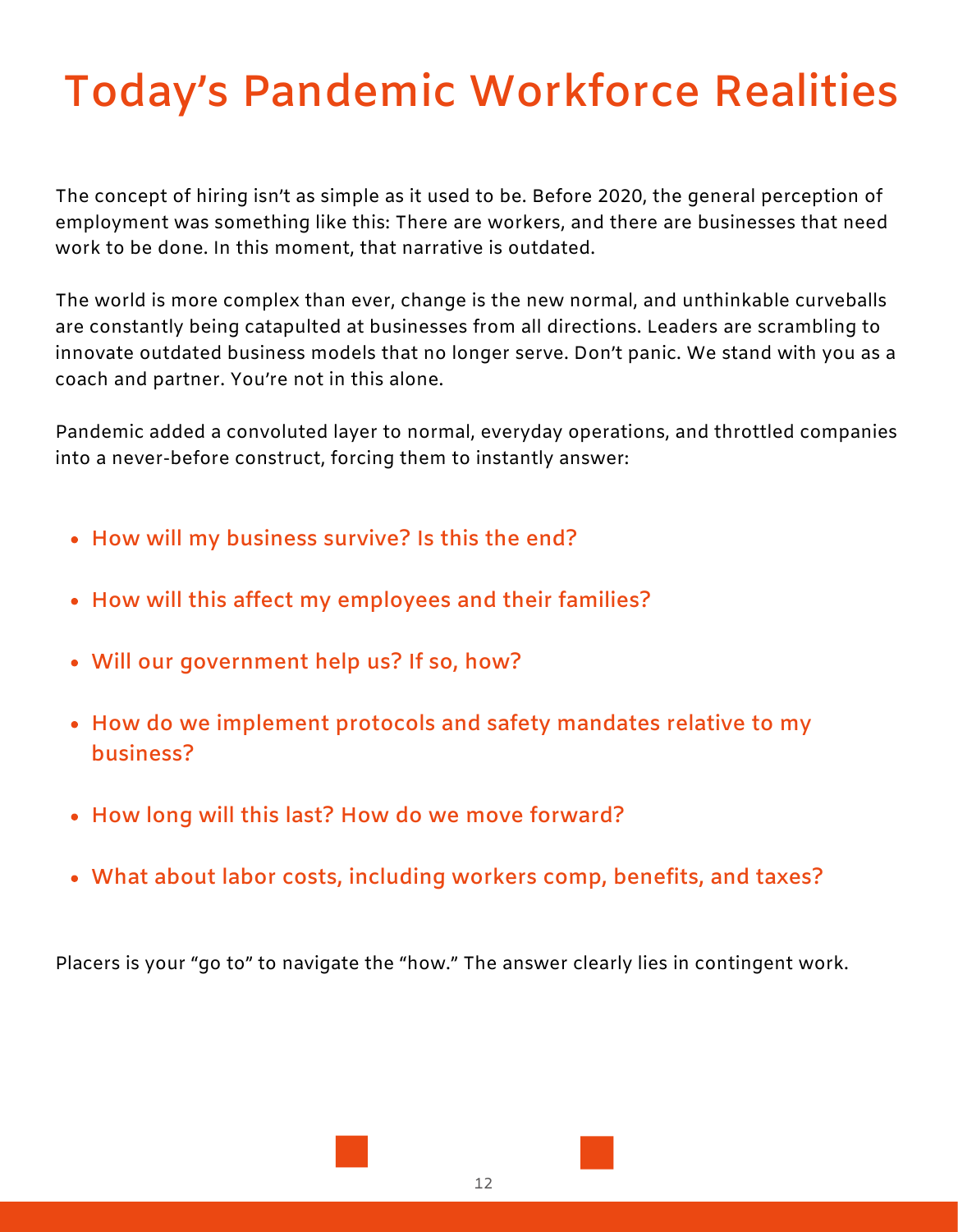## **The Tectonic Shift In Hiring Practices** Y**esterday's employees were:**

- eager to climb the corporate ladder.
- loyal to one company for the long-haul.
- competitive and believed in a hierarchical structure.

#### **Today's employees need:**

- a flexible work schedule that fits their lifestyle.
- safe working conditions that align with protocols and mandates.
- to feel valued while earning a fair wage.

Today-pandemic norms and expectations surrounding employment are changing the landscape of the workforce. The contingent worker is the new essential worker.

The number of job opportunities has doubled during the last 12 months, according to Adzuna search engine. During the extended coronavirus outbreak, some sectors like logistics and warehousing, manufacturing, trade and construction, IT, and sales boomed. The newest insights from Adzuna indicate these industries have more openings, with healthcare topping the list – all of them are contingent-worker-friendly roles.

Contingent workforces are the new normal. To succeed and flourish using this business model, Placers helps clients stay a step ahead because we understand that the pandemic reset major work trends, causing employee staffing, management, and experience strategies to be reimagined.



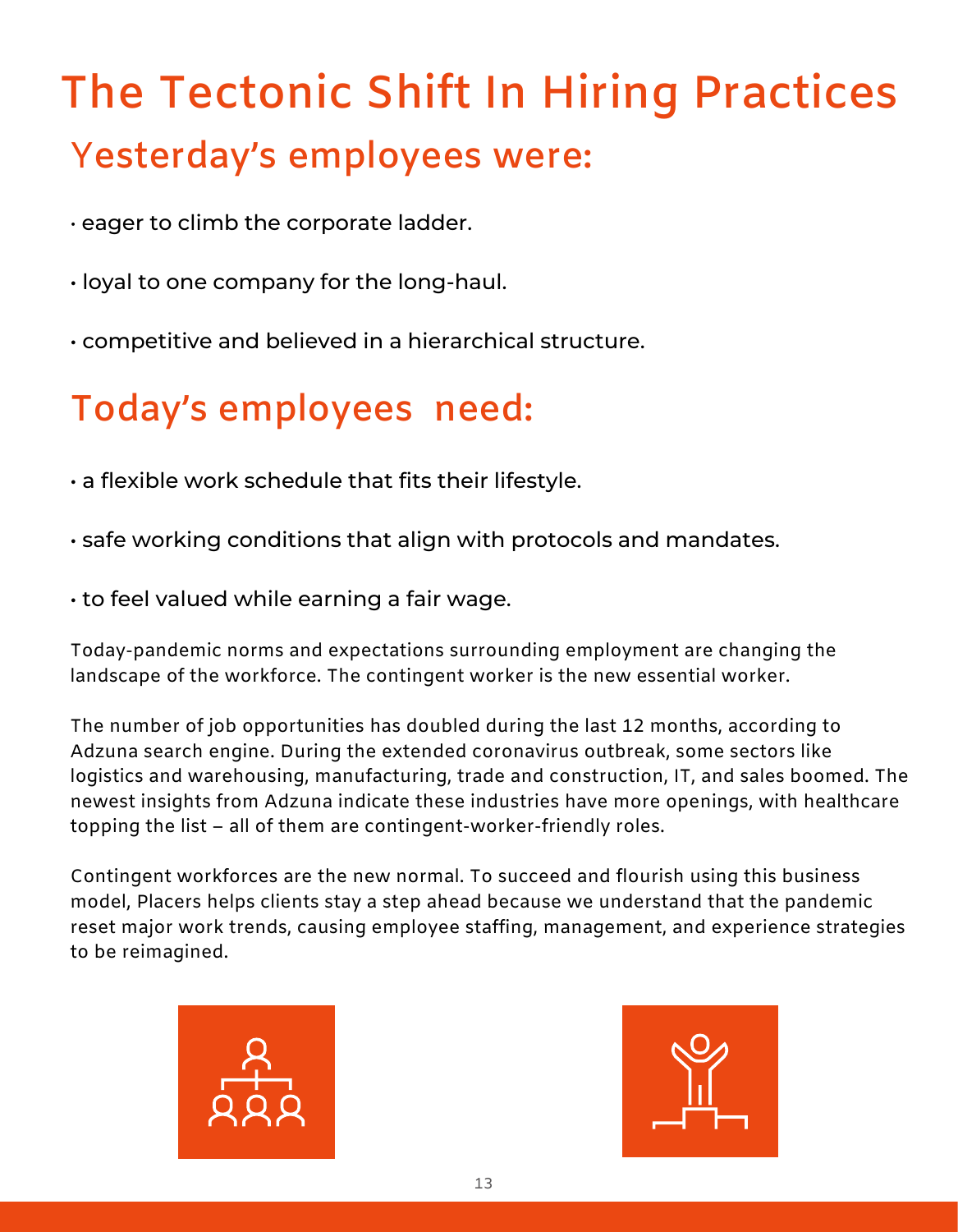#### **Today's Contingent Workers Are Essential**

The phrase "unprecedented times" has been repeated so often in relation to Covid-19 that it's starting to seem redundant; nonetheless, it's the truth. It's Placers' intention to live that truth and provide clients with a safe and reliable contingent workforce that provides greater flexibility and agility to support consistently changing, staffing dynamics.

Distancing, material handling, and ensuring policies and procedures are in place, and comprehensively applied to all contingent labor, is our top priority. The meaning of workplace safety has changed dramatically and failing to provide adequate, workplace safety puts employers and employees at risk. It also carries compliance risks, potential financial penalties, and can impact an organization's brand. The choices clients make now will impact their hiring options in the future.

Working with contingent labor requires compliance training and upkeep of hygiene, safety, and security standards. As health and safety regulations continue to adapt to pandemic-now protocols, it's more important than ever to ensure health and safety, and labor policies and procedures are top priorities. Placers diligently manages all pandemic-now requirements during this tumultuous period in history.



In today's employment landscape, update outdated narratives like "temp" or "contract worker" and trend with the new normal economy that integrates contingent positions across many industries and skill levels. Yes, contingent workers are forklift operators, warehouse workers, and customer service specialists; they are also medical professionals and senior-level technologists. Contingent workers are becoming increasingly specialized in numerous fields, refining their skill sets, and working toward new roles at new companies.

Burnout, retirement, attrition, and health-issue rates have increased dramatically since 2020. Now there is greater demand for contingent labor. A contingent workforce is now essential.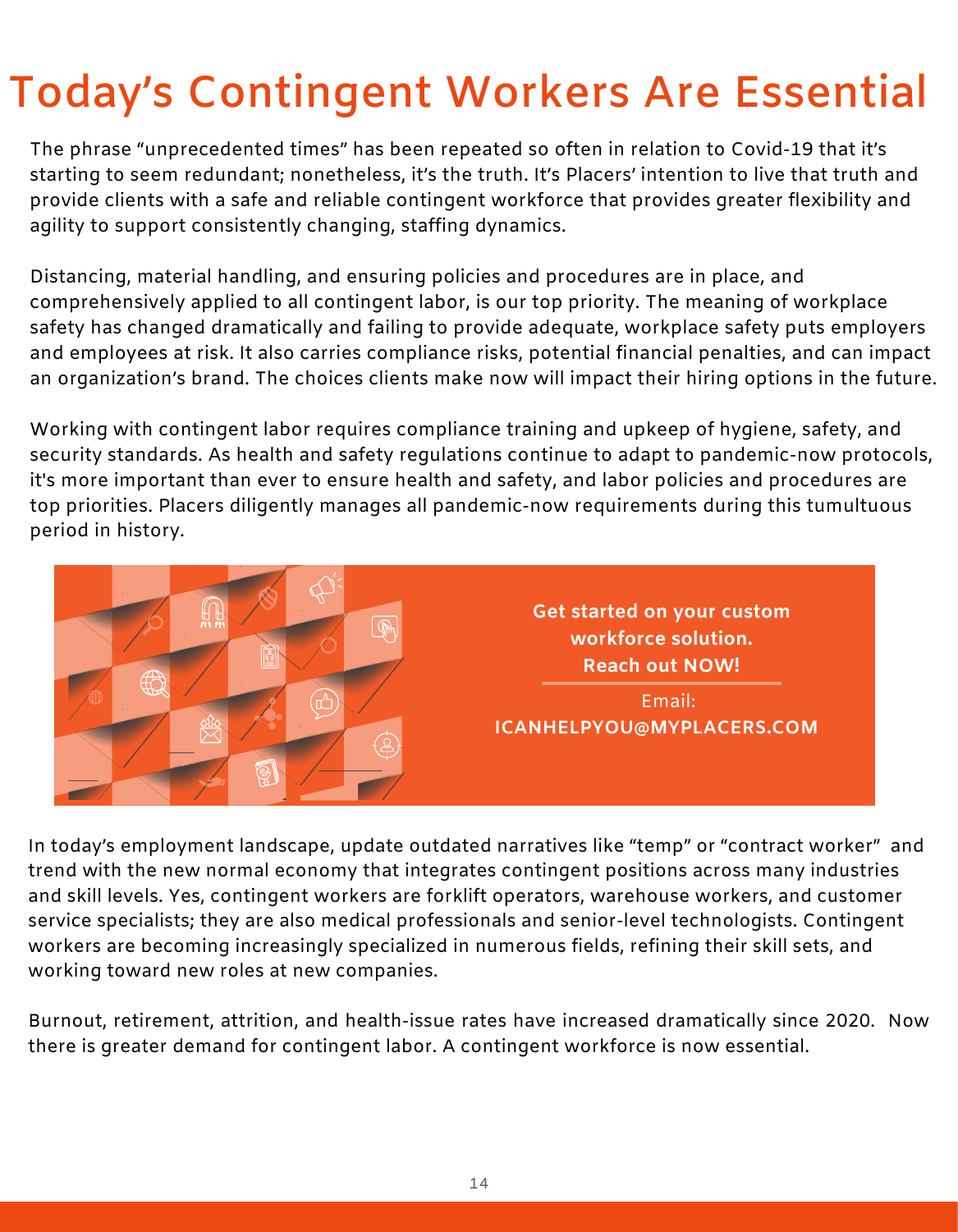#### ABOUT PLACERS

In our nation's history, there has never been a job market like the current one. So we've pivoted -- to reach new markets -- to nurture existing relationships -- and to reengage with the community -- for meaningful, relatable connections that produce measureable outcomes.

In the present, dynamic, workplace environment, we aspire to build trust with clients and job candidtes by positioning ourselves transparently and authentically, just as we have done for 50 years. We are the consultant to business and coach to workforce.

Passionate staffing experts, high-powered hiring tools, highly skilled marketing professionals, and an expansive network of candidates and job opportunities come together daily to curate innovative solutions that inspire profound change in the staffing indusry.

**www.myplacers.com**

or Email:

**ICANHELPYOU@MYPLACERS.COM**